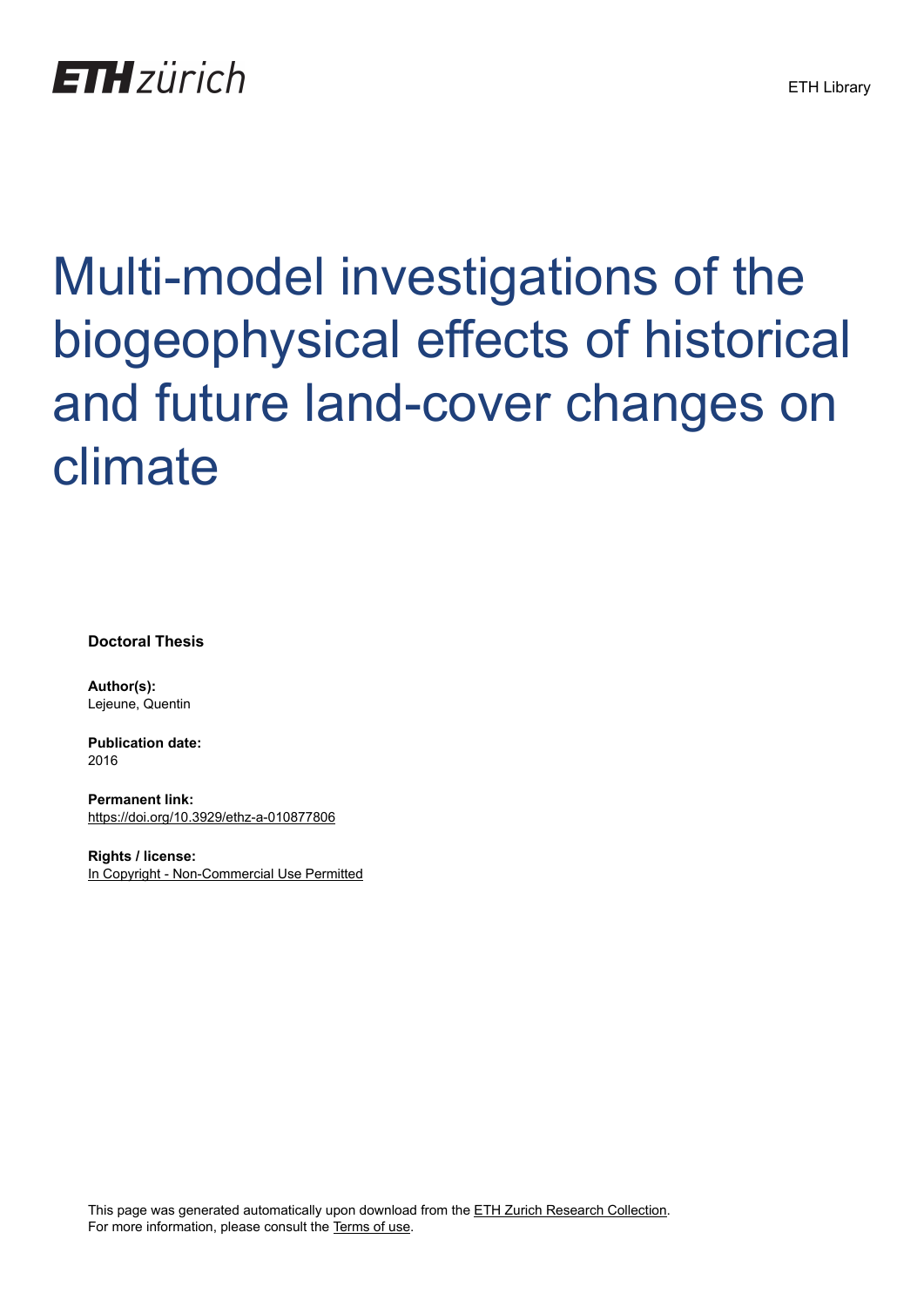DISS ETH NO. 23798

#### **Multi-model investigations of the biogeophysical effects of historical and future land-cover changes on climate**

#### A thesis submitted to attain the degree of DOCTOR OF SCIENCES of ETH ZURICH (Dr. sc. ETH Zurich)

presented by Quentin Lejeune

MSc Earth Sciences, Université Claude Bernard Lyon 1

born on 18.01.1990

citizen of France

accepted on the recommendation of

Prof. Dr. Sonia I. Seneviratne Dr. Edouard L. Davin Prof. Dr. Victor Brovkin

2016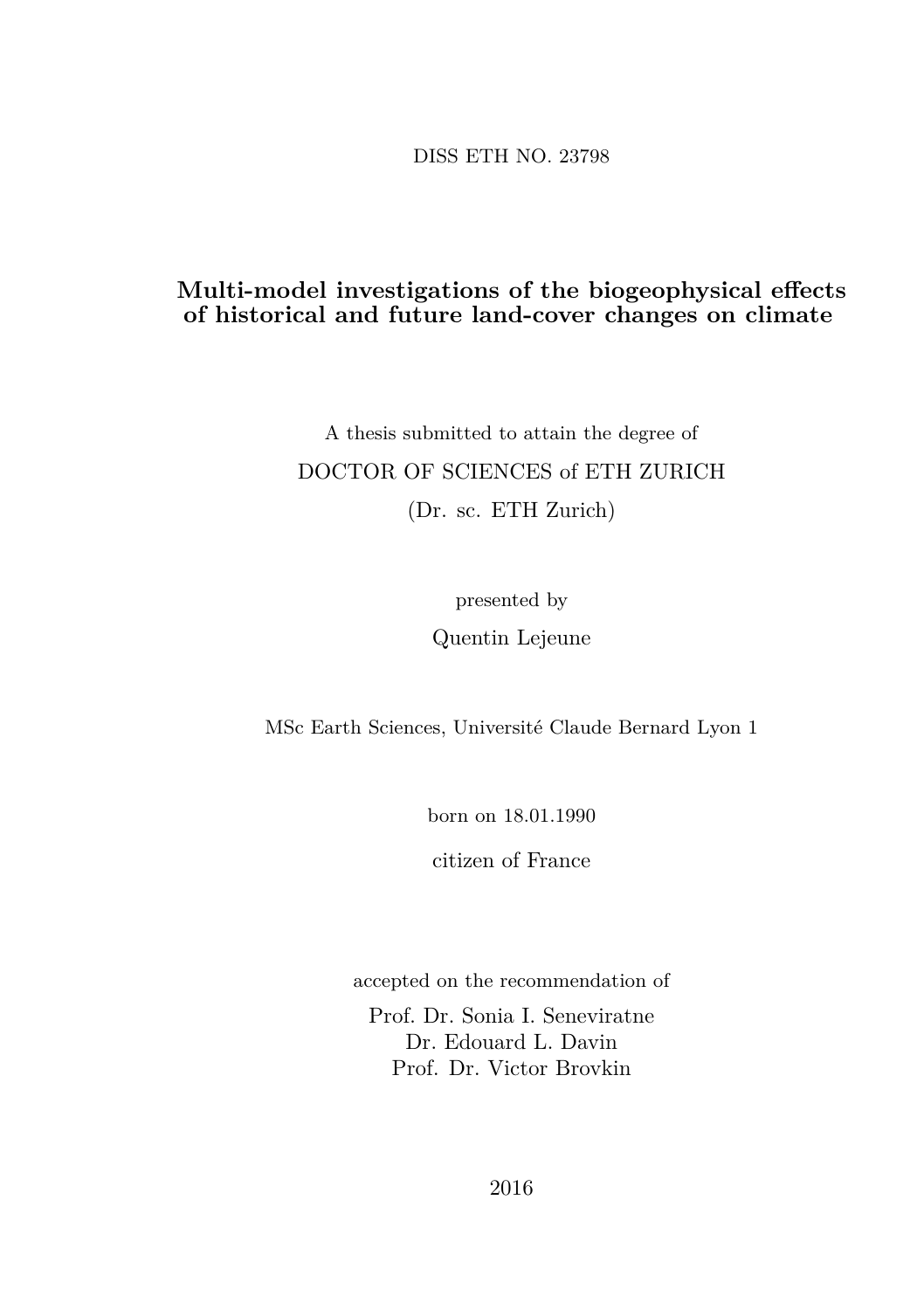#### **Abstract**

Vegetation plays an important role in the climate system by determining the biogeophysical properties of the land surface, such as its albedo, emissivity, evapotranspiration rate and roughness length. Since these properties depend on the plant type, their modifications through human-induced land-cover changes (LCC) affect the surface energy budget and the water cycle, and can therefore lead to changes in climate conditions. However, some questions are still unresolved regarding the overall biogeophysical effect of LCC on climate, due to the many mechanisms at play and their geographically-varying nature. This explains for example the high uncertainties regarding the climatic effect of the expansion of agricultural areas which occurred at the expense of forests over the northern mid-latitudes during the industrial period, or of the deforestation that is projected to occur in the future over tropical areas, especially in the Amazon Basin.

The aim of this thesis is thus to reduce these uncertainties. To achieve this goal, I primarily base my analyses on simulations run by recent climate models, which include state-of-the-art land surface models representing the energy and water fluxes at the land-atmosphere interface. Emphasis is put on comparing the results from multiple models, so as to assess the robustness of their overall conclusions. Moreover, I also confront these model findings with observational evidence of the effect of deforestation on climate in order to identify their most realistic aspects.

In Chapters 2 and 3 of this thesis, I look at how the LCC that have occurred during the industrial period over the northern mid-latitudes (mainly North America, northern Eurasia and South Asia) have locally modified surface air temperature. To do so, I adapt a recently introduced statistical method which aims to extract the climate impact from the LCC forcing in simulations where other climate forcings are also imposed. In Chapter 2, I first demonstrate the suitability of this reconstruction method to study the local impacts of LCC on albedo, the latent heat flux and surface air temper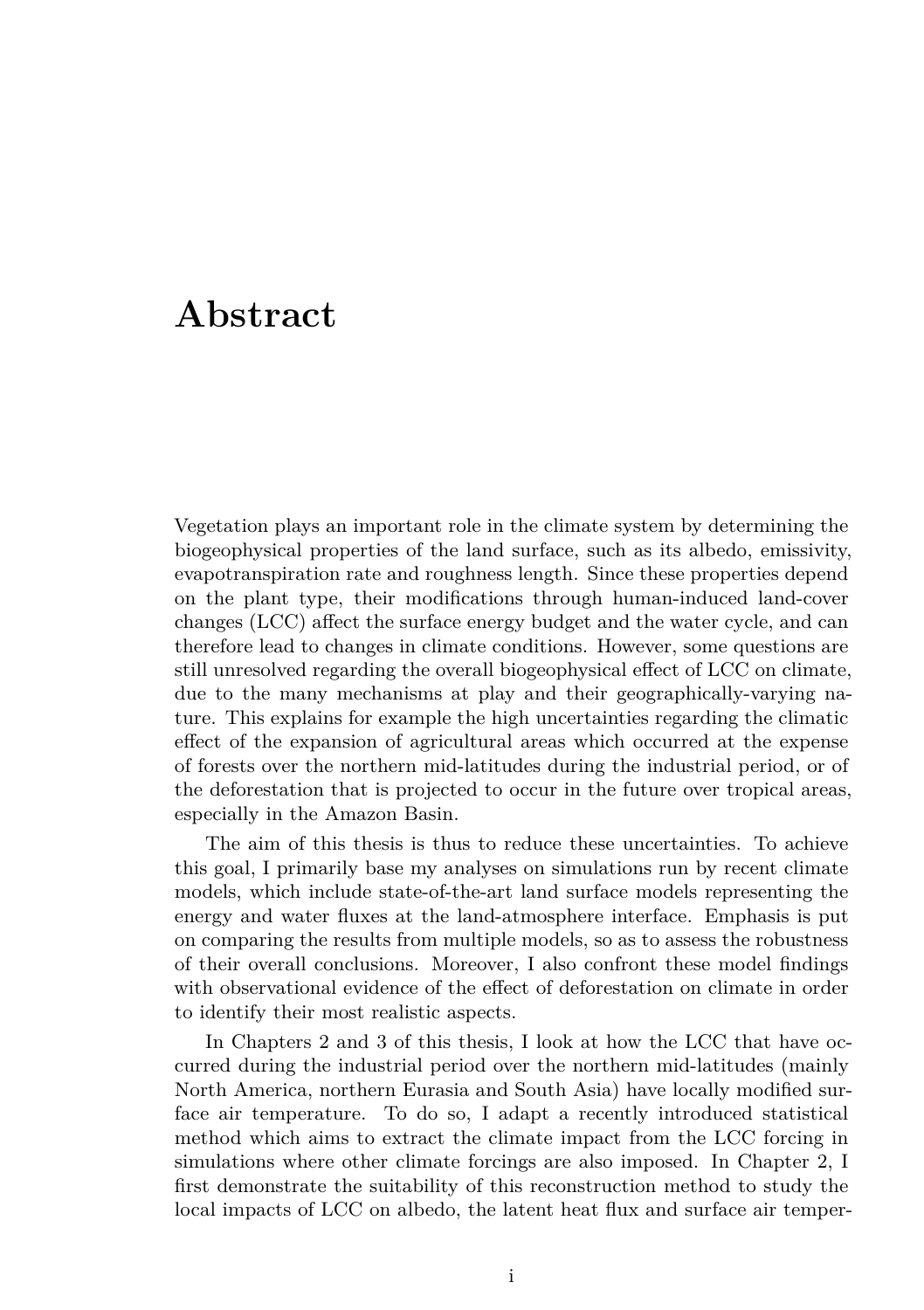ature, and show that it gives very similar results to the factorial experiment approach that is traditionally employed, even if it tends to underestimate them.

This method is then applied to numerical climate simulations from about 1850 until today from 17 recent global climate models part of the LUCID and CMIP5 model intercomparison projects. This analysis shows that a great majority of models agree that historical LCC have led to an increase in albedo, especially under the presence of snow over mid-latitudes, which drove a decrease in temperature in winter in these regions. In contrast, there is less model agreement on the sign of the changes in latent heat flux, and therefore in summer temperature since the evapotranspirative cooling plays a more important role in this season. Overall, the majority of the investigated models indicate that historical LCC led to a summer warming over midlatitude regions, which contrasts with the results from most previous studies.

A comparison of these model findings with observational evidence of the local effect of deforestation on surface air temperature over North America is also conducted. It reveals that none of the analysed models are able to reproduce the pronounced impact of deforestation on the diurnal cycle of temperature shown by observations. However, overall the more recent CMIP5 models perform better at capturing its warming effect during daytime in the warm season, which suggests a positive effect of recent model developments.

In Chapter 3, I develop on these results and concentrate on the five CMIP5 models that are able to represent the daytime warming effect of deforestation during summer over North America in order to investigate the impact of LCC on extremely warm temperatures. Contrary to most previous modelling studies, this observation-constrained analysis indicates that deforestation has led to substantial local increases in the intensity of daytime hot extremes over many regions in the world, and especially in the northern midlatitudes. Over the areas of North America and Eurasia where the tree cover has diminished by at least 15% since pre-industrial times, I estimate that the biogeophysical effects of deforestation are responsible for a third of the total warming of the hottest day of the year by present-day, but accounted for most of it before 1980. This underlines the importance of considering LCC for regional-scale detection/attribution purposes, and suggests that future re-/afforestation policies could help locally mitigate hot extremes.

In the following chapter, I examine how possible scenarios of deforestation in the Amazon basin may influence future climate conditions in this region through biogeophysical mechanisms. For this purpose, one control and three perturbed experiments reflecting different levels of deforestation are run with the Regional Climate Model COSMO-CLM coupled to the land surface model CLM. These simulations show that surface air temperature increases over deforested areas because of reduced evapotranspiration, and that this increase is almost proportional to the imposed deforestation rate. Besides, I find that deforestation leads to a reduction in precipitation on average over the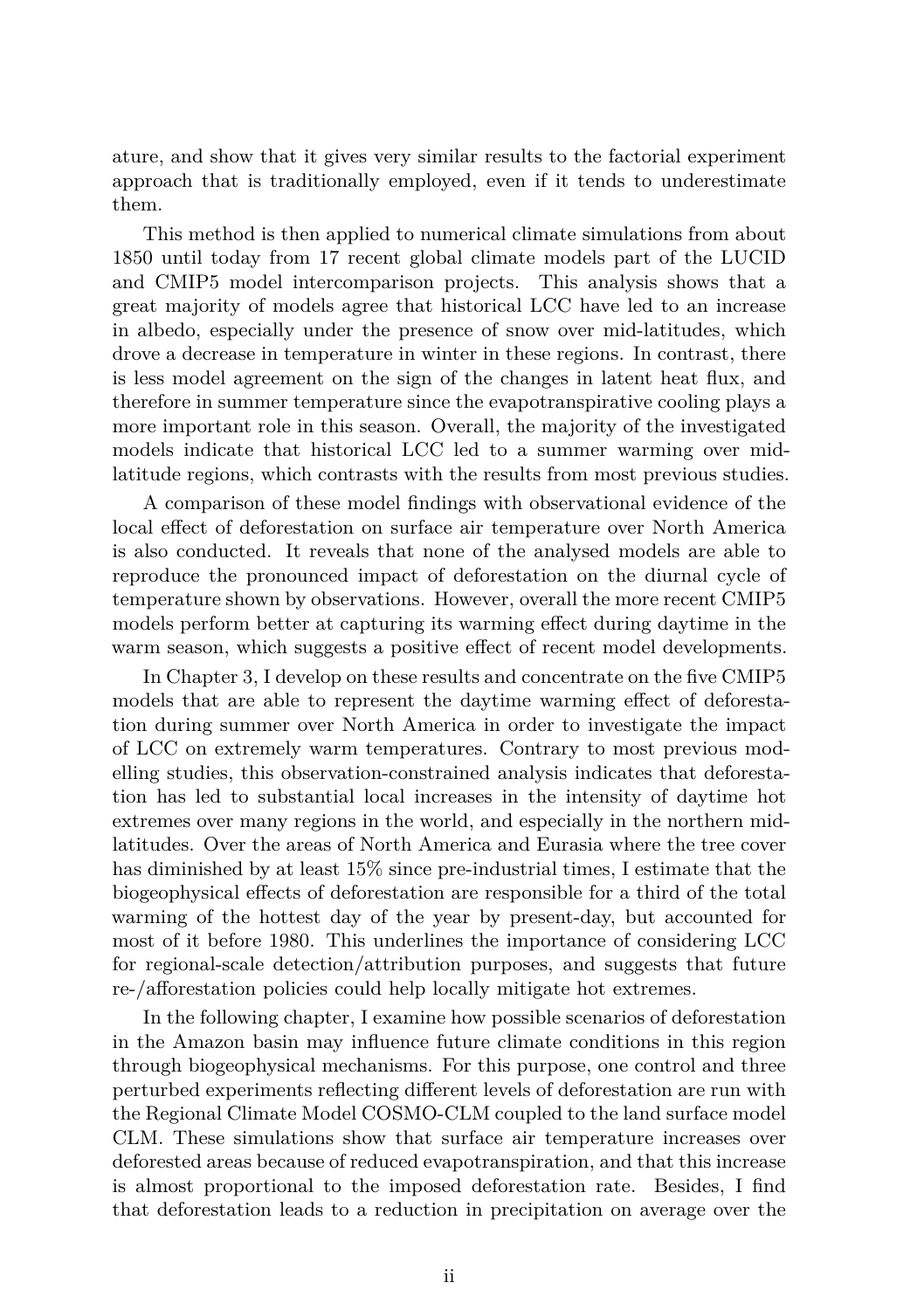Amazonian region, even if the opposite behaviour is simulated over its eastern part because of an enhanced moisture input from the Atlantic Ocean.

In a second time, these results are compared with those from 28 previous studies that investigated the biogeophysical impacts of Amazon deforestation on the regional climate. This meta-analysis shows that a great majority of the considered experiments agree that surface air temperature will increase and precipitation will decrease in response to deforestation in this region. More recent studies are found to show a similar sensitivity to full deforestation scenarios than older ones  $(+1.3 °C \text{ and } -0.8 \text{ mm/d})$ , but exhibit a lower spread. Overall, based on the current literature I find it rather unlikely that drastic reductions in the rainfall amounts related to the presence of tipping points will occur during the  $21^{st}$  century in response to the biogeophysical effects of deforestation alone, i.e. if the additional effect of global warming is not considered.

In summary, the findings of this thesis confirm the importance of LCC for regional climates. The employed multi-model approach and the confrontation of model results with observational evidence of the effect of deforestation highlight some robust impacts of LCC on climate, but also point out some model deficiencies and remaining uncertainties related to this research topic. More investigation is required to further diminish these uncertainties, for example regarding the more general impact of future LCC in a global warming context. However, I believe that the methodologies employed in this thesis and the obtained results can provide solid direction to address these questions.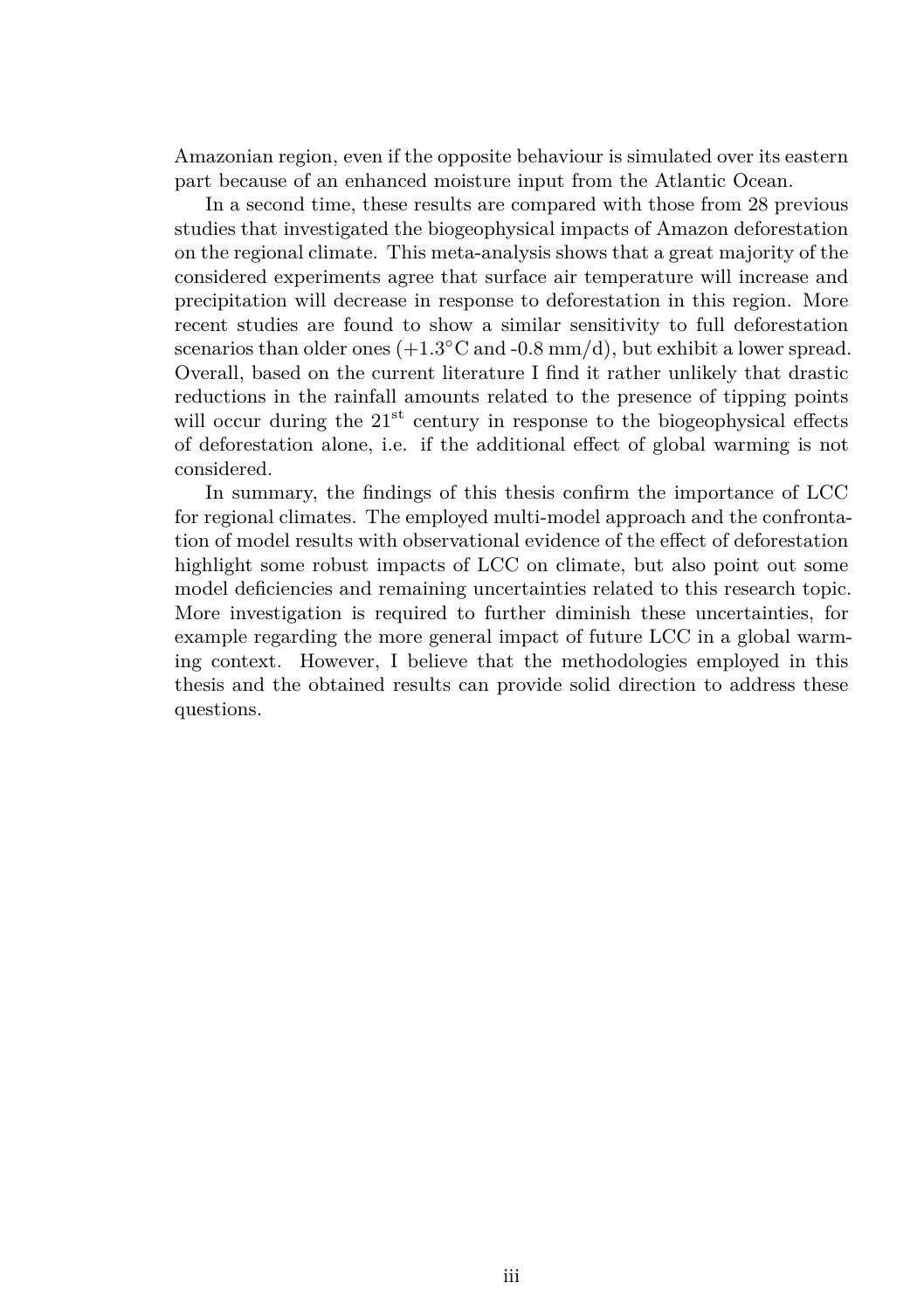### **Résumé**

La végétation joue un rôle important dans le système climatique en déterminant les propriétés biogéophysiques de la surface des continents, telles que son albédo, son émissivité, son taux d'évapotranspiration et sa rugosité. Comme ces propriétés varient selon le type de plante, leurs altérations par des modifications du couvert végétal (MCV) d'origine humaine affectent le bilan énergétique à la surface et le cycle de l'eau, et peuvent donc modifier le climat. Cependant, certaines questions restent non résolues quant à l'effet biogéophysique total des MCV sur le climat, en raison des nombreux mécanismes impliqués et de leur caractère changeant selon les régions. Ceci explique par exemple les larges incertitudes entourant l'impact climatique de l'expansion des surfaces agricoles au détriment des forêts qui a eu lieu sous les latitudes moyennes septentrionales pendant la période industrielle, ou de la déforestation tropicale qui est annoncée pour les prochaines décennies, particulièrement dans le bassin amazonien.

Le but de cette thèse est donc de réduire ces incertitudes. Pour y arriver, je me base essentiellement sur l'analyse de simulations réalisées avec des modèles climatiques récents, qui incluent des modèles de surface terrestre de pointe capables de représenter les flux d'eau et d'énergie à l'interface entre la surface continentale et l'atmosphère. L'accent est mis sur la comparaison des résultats de plusieurs modèles, afin d'évaluer leur robustesse. De plus, ceuxci sont confrontés à des données d'observation de l'effet de la déforestation sur le climat, pour en identifier les aspects les plus réalistes.

Dans les Chapitres 2 et 3 de cette thèse, j'examine comment les MCV qui ont eu lieu pendant la période industrielle sous les latitudes moyennes septentrionales (principalement en Amérique du Nord, Eurasie du Nord et Asie du Sud) ont localement modifié la température de l'air en surface. Pour cela, j'adapte une méthode développée récemment qui vise à extraire l'impact climatique du forçage dû aux MCV dans des simulations également soumises à d'autres forçages. Dans le Chapitre 2, je démontre premièrement que cette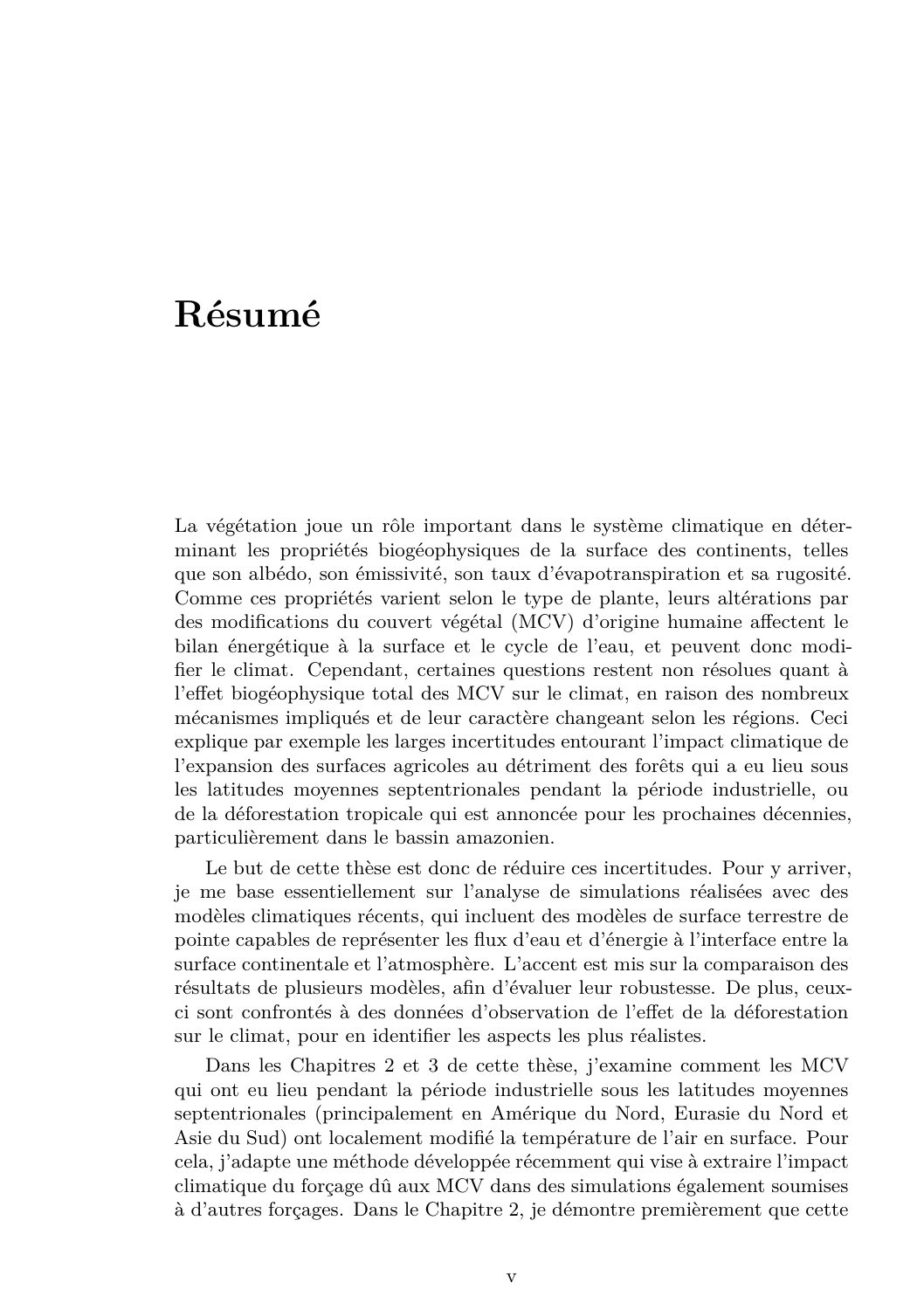méthode de reconstruction est appropriée pour étudier les impacts locaux des MCV sur l'albédo, le flux latent et la température de l'air en surface, et montre qu'elle donne des résultats très similaires à ceux de l'analyse par plan factoriel qui est traditionnellement employée, même si elle a tendance à les sous-estimer.

Cette méthode est ensuite appliquée à des simulations numériques représentant le climat d'environ 1850 à nos jours, réalisées par 17 modèles climatiques globaux ayant pris part aux projets d'intercomparaison de modèles LUCID et CMIP5. Il en ressort que selon une grande majorité d'entre eux, les MCV historiques ont mené à une augmentation de l'albédo, en particulier sous les latitudes moyennes en présence de neige, ce qui a conduit à une diminution de température en hiver dans ces régions. Par contre, il y a moins d'unanimité sur le signe de la réponse du flux latent, et donc des températures en été puisque l'effet refroidissant de l'évapotranspiration joue un rôle plus important en cette saison. Au final, la majorité des modèles analysés indique que les MCV historiques ont entraîné un réchauffement en été sous ces latitudes, ce qui contraste avec les résultats de la plupart des études précédentes.

Ces résultats obtenus avec des modèles sont également confrontés avec des observations de l'effet local de la déforestation sur la température de l'air en surface collectées en Amérique du Nord. Ceci révèle qu'aucun des modèles analysés n'est capable de reproduire l'impact prononcé de la déforestation sur le cycle journalier des températures qui est indiqué par les observations. Cependant, globalement les modèles plus récents de CMIP5 sont plus performants pour capturer son effet réchauffant durant la journée pendant la saison chaude, ce qui suggère un effet positif des développements récents des modèles climatiques.

Dans le Chapitre 3, je me base sur ces résultats pour me focaliser sur les cinq modèles CMIP5 qui sont capables de représenter l'effet réchauffant de la déforestation durant la journée et pendant l'été en Amérique du Nord, afin d'étudier l'impact des MCV sur les extrêmes chauds. Contrairement à la plupart des précédentes études basées sur des modèles, cette analyse contrainte par des observations indique que la déforestation a localement amplifié l'intensité des extrêmes chauds pendant la journée dans plusieurs régions du monde, et particulièrement sous les moyennes latitudes septentrionales. Dans les régions d'amérique du Nord et d'Eurasie où la couverture forestière a diminué d'au moins 15% depuis l'époque pré-industrielle, j'estime que les effets biogéophysiques de la déforestation sont responsables d'un tiers du réchauffement total lors du jour le plus chaud de l'année, mais en expliquaient plus de la moitié avant 1980. Ceci souligne l'importance de considérer les MCV dans les études régionales de détection/attribution, et suggère que de futures politiques de reboisement pourraient aider à atténuer les événements extrêmes chauds.

Dans le chapitre suivant, j'examine comment des scénarios possibles de dé-